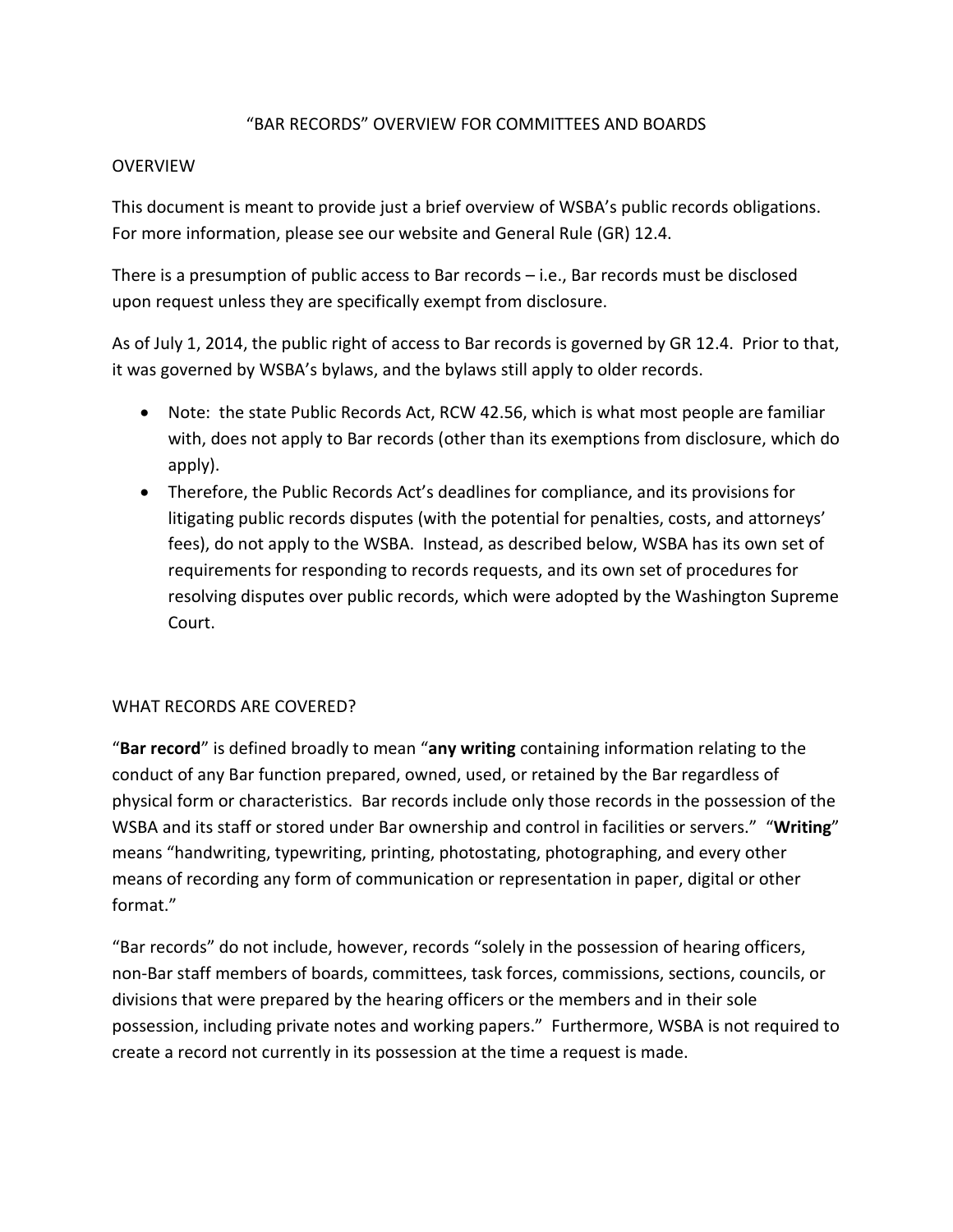Therefore, volunteers on WSBA boards and committees should assume that all written communication with WSBA staff (including emails), and any records they give to or store with WSBA, may be considered "Bar records" and potentially subject to disclosure. However, their own personal records relating to their dealings with the WSBA, if those records remain solely in their possession, are not.

## WHAT RECORDS ARE EXEMPT?

Just because a record is a "Bar record," however, does not automatically mean that it is subject to disclosure. It may still be exempt, in which case WSBA generally would not produce it in response to a request.

Given the disciplinary function performed by WSBA and the high level of public interest in those matters, the exemption most frequently at issue in requests for Bar records is the exemption for records that are made confidential by the Rules for Enforcement of Lawyer Conduct (ELC). There are many others, however. GR 12.4 lists many specific exemptions, and also incorporates by reference exemptions and confidentiality provisions in, among others, the Rules of Professional Conduct (RPC), the Admission to Practice Rules (APR), various General Rules and, as noted above, the state Public Records Act. The state Public Records Act alone contains more than 300 exemptions. For more information on Public Records Act exemptions, the Municipal Research Services Corporation (MRSC) website, [http://mrsc.org/Home/Explore-Topics/Legal/Open-](http://mrsc.org/Home/Explore-Topics/Legal/Open-Government/Public-Records-Act.aspx)[Government/Public-Records-Act.aspx](http://mrsc.org/Home/Explore-Topics/Legal/Open-Government/Public-Records-Act.aspx) , is a good resource.

# PROCEDURE WHEN WSBA RECEIVES A REQUEST FOR PUBLIC BAR RECORDS

Requests for public Bar records are made to WSBA's designated Public Records Officer (PRO). The PRO works with the requester to clarify the scope of the request as needed, and coordinates WSBA's response to the request.

WSBA has the option to notify individuals if they are the subject of records that have been requested. WSBA will generally do so in situations where the records are sensitive or such that a reasonable person might object to their disclosure. Upon notification, the subject of the records has the right to provide information to the PRO for the PRO to consider in determining whether the records must be disclosed, and has the right to participate in further review of the PRO's decision as described below.

If a requester objects to the PRO's response to a request, he or she can request review by WSBA's Executive Director. If the requester objects to the Executive Director's decision, he or